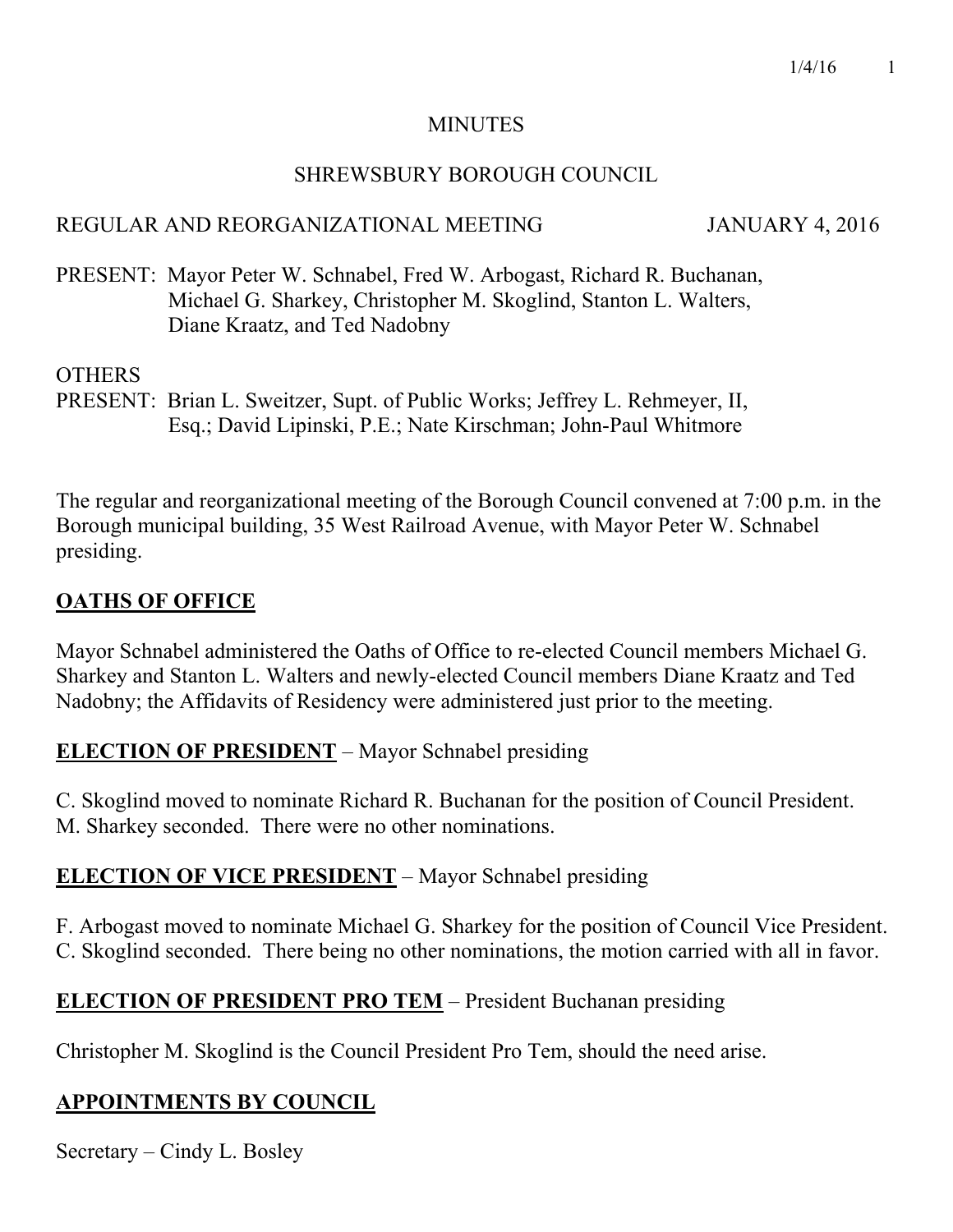Assistant Secretary/Treasurer – Shirley M. Shaw Treasurer – Cindy L. Bosley Zoning Hearing Board Solicitor – Andrew Miller, Esq. Sewage Enforcement Officer – Keith Hunnings Auditor – Baker Tilly Virchow Krause, LLP (formerly S F & Company) Borough Engineer – James R. Holley & Assoc. Borough Solicitor – Jeffrey L. Rehmeyer, II, Esq. of CGA Law Firm Planning Commission Engineer – James R. Holley & Assoc. Zoning & Building Permit Officer/BCA – South Penn Code Consultants, LLC Keith J. Hunnings; Commonwealth Codes UCC building inspections

C. Skoglind moved to approve the above appointments.

S. Walters seconded. The motion carried with all in favor.

### Southern Regional Police Commission

Mayor Peter W. Schnabel Richard R. Buchanan Nathan Kirschman, alternate

Police Pension Committee

Mayor Peter W. Schnabel

Police Civil Service

James Carman

### SYC Planning Commission

Diane Kraatz Michael G. Sharkey – alternate

M. Sharkey moved to approve the above appointments. F. Arbogast seconded. The motion carried with all in favor.

# **OTHER APPOINTMENTS**

### Water & Sewer

Ted Nadobny, Chairman Michael G. Sharkey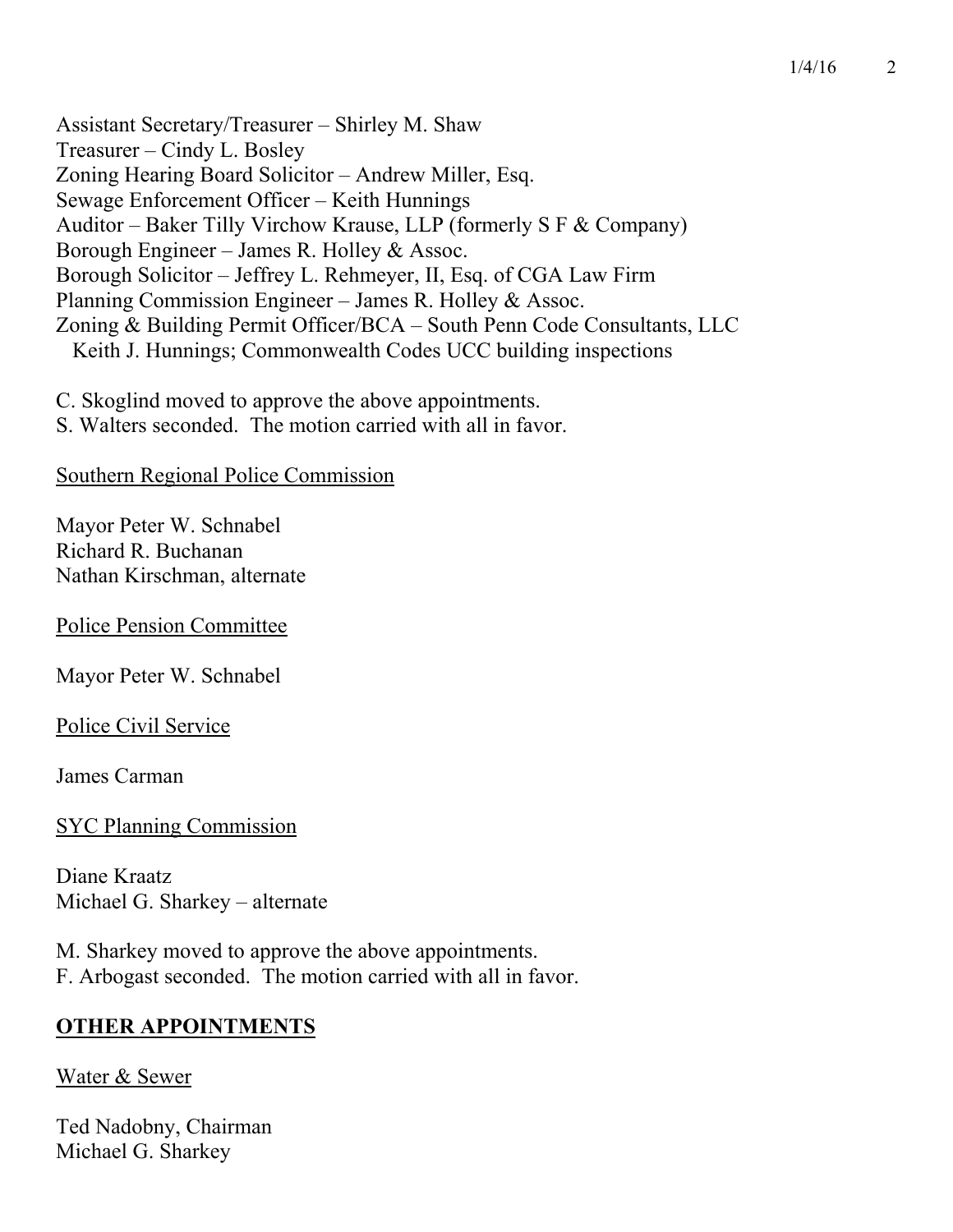### Fred W. Arbogast

#### Public Roads & Lighting

Michael G. Sharkey Ted Nadobny Stanton L. Walters

Public Safety, Welfare & Personnel

Fred W. Arbogast Richard R. Buchanan Michael G. Sharkey

Public Lands, Buildings & Finance

Christopher M. Skoglind Stanton L. Walters Fred W. Arbogast

#### Subdivision, Land Development and Zoning

Diane Kraatz Michael G. Sharkey Stanton L. Walters

#### Strategic Planning Committee

Stanton L. Walters Michael G. Sharkey Christopher M. Skoglind

### Community Interface Committee

Christopher M. Skoglind Stanton L. Walters Fred W. Arbogast

#### Retirement Committee: Trustees Pension

Christopher M. Skoglind, Chairman Fred W. Arbogast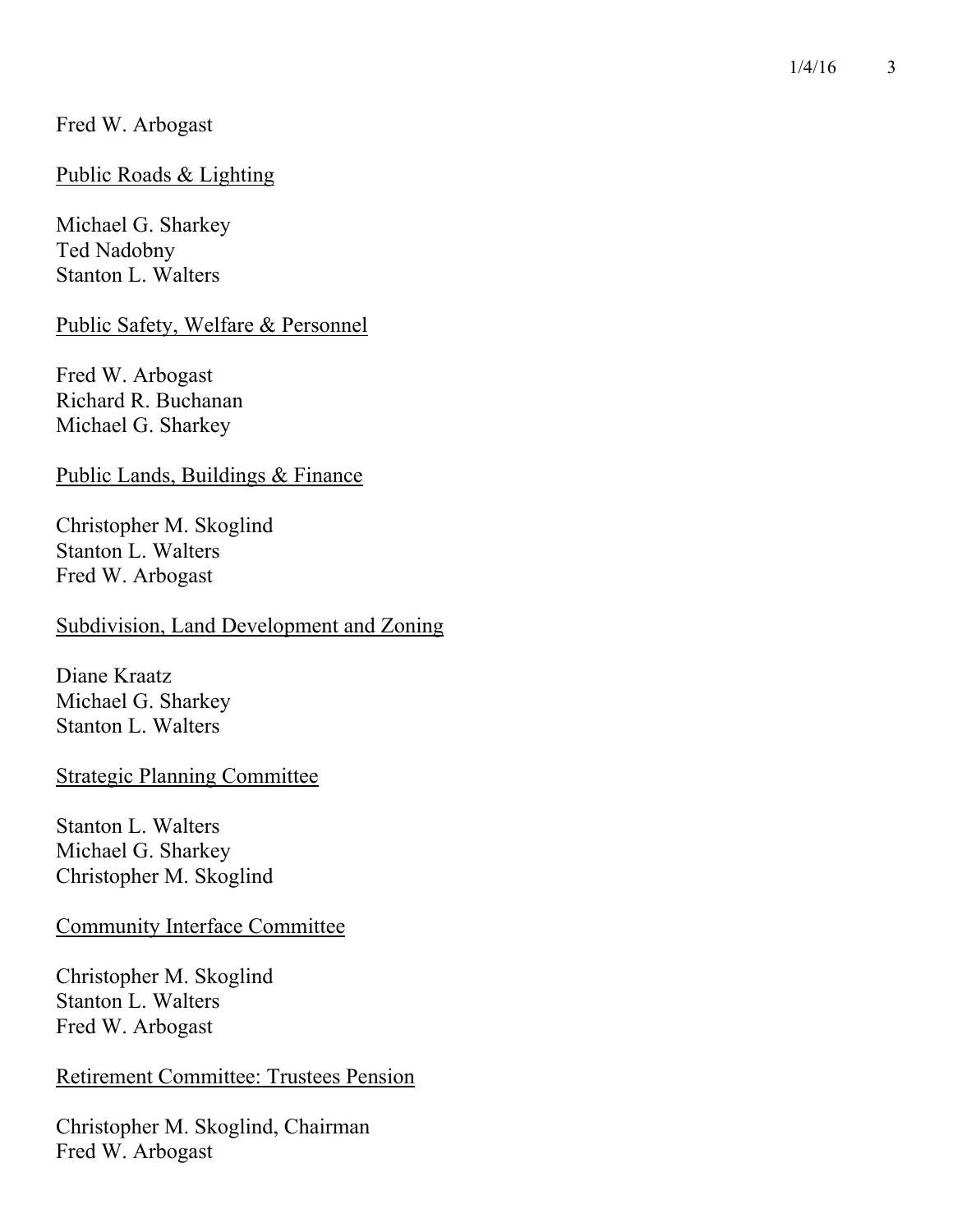#### $1/4/16$  4

### Chief Administrative Officer of Pension Plan

Christopher M. Skoglind

#### Local Government Advisory Committee

Stanton L. Walters Michael G. Sharkey, alternate

#### Council of Governments

Stanton L. Walters Fred W. Arbogast, alternate

York Adams Tax Bureau

Michael G. Sharkey Fred W. Arbogast, alternate

#### Tax Payers' Bill of Rights

Diane Kraatz

### Emergency Management Representative

Stanton L. Walters

### Vacancy Board

Christopher M. Skoglind John LaMartina – Registered Elector

### Emergency Management Director/Coordinator and Assistants

Stanton Walters, Coordinator Nathan Kirschman, Assistant

#### Public Information Officer

Michael W. Ridgely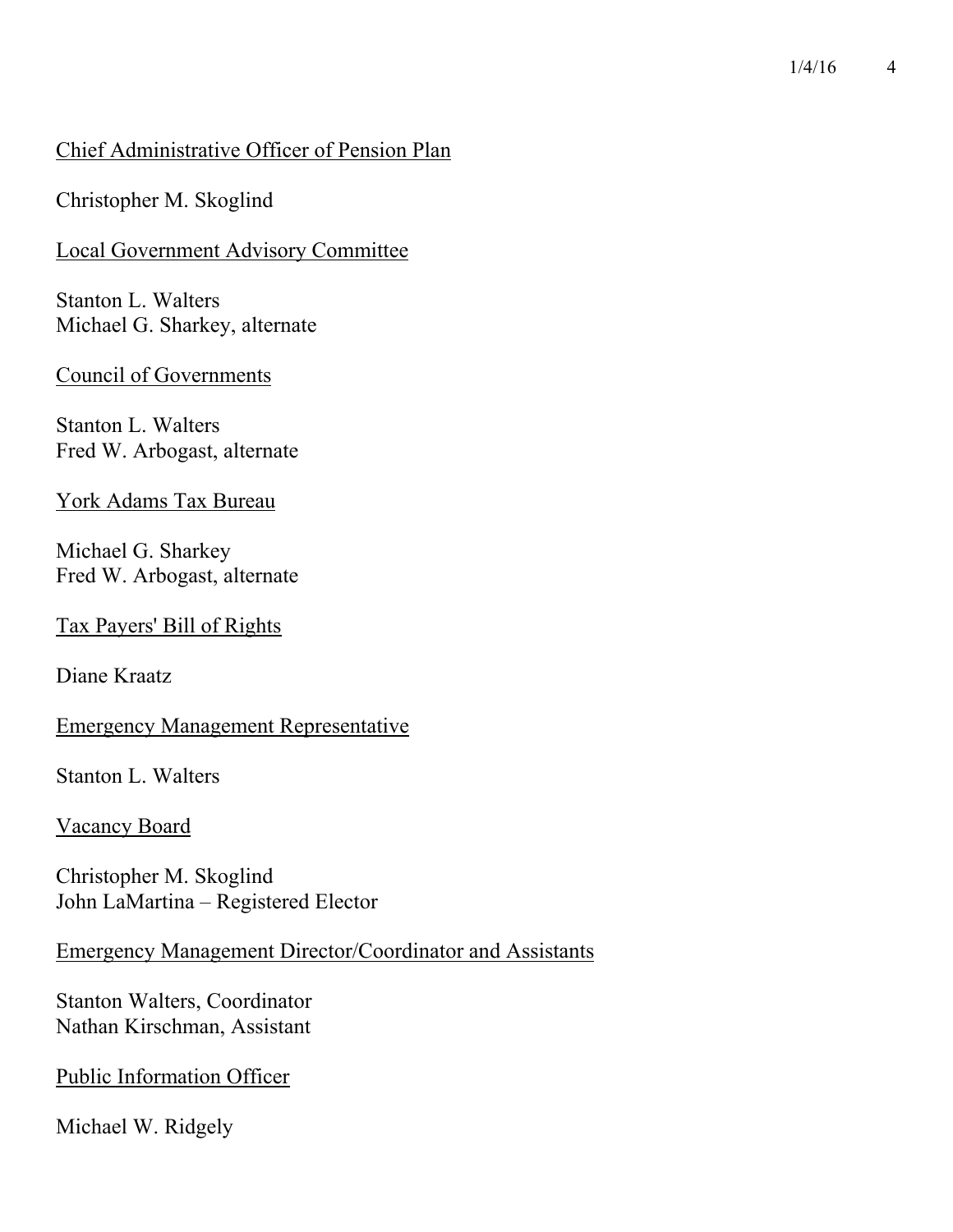# Traffic and Access Control Officer

vacant

Open Records Officer

Cindy L. Bosley

C. Skoglind moved to approve the foregoing appointments (Traffic and Access Control Officer currently vacant). M. Sharkey seconded. The motion carried with all in favor.

# **CITIZEN'S COMMENTS**

# **APPROVAL OF MINUTES**

The minutes of the December 9 and December 28 meetings were approved by mutual consent by those who were at that meeting.

# **APPROVAL OF EXPENDITURES AND REPORT OF ACCOUNTS**

C. Skoglind stated the expenditures and report of accounts for December will be presented in February.

# **BILL LIST**

The bill list for December was presented: General account: check numbers 13164 thru 13212; Water account: check numbers 5488 thru 5498; Sewer account: check numbers 5077 thru 5092: Highway Aid account: check numbers: none.

- C. Skoglind moved to approve the bill list for December, 2015.
- F. Arbogast seconded. The motion carried with all in favor.

# **APPROVAL OF PAYROLL REGISTER**

- C. Skoglind moved to approve the December 7 and 21 payroll registers.
- F. Arbogast seconded. The motion carried with all in favor.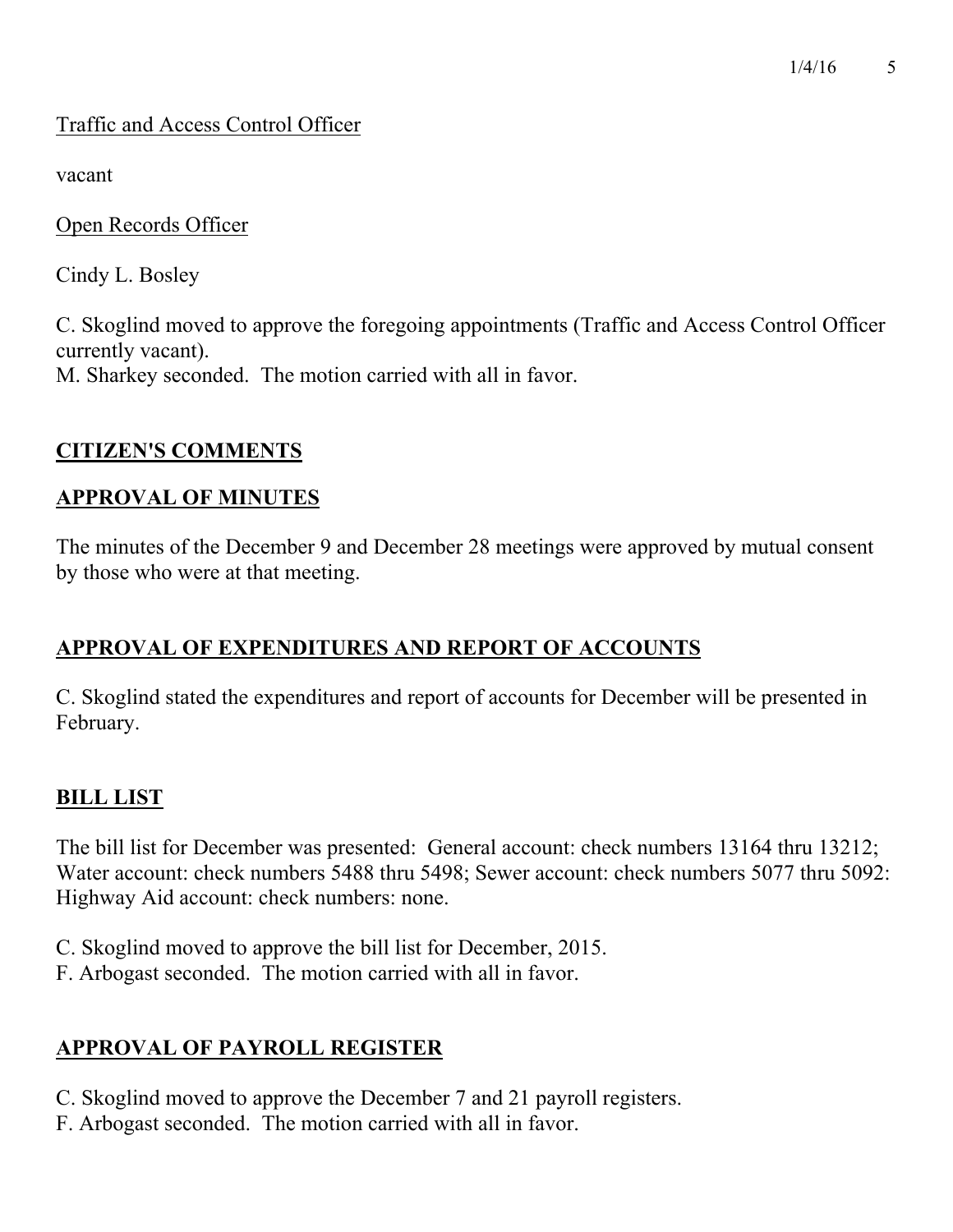# **Codes Enforcement**

### **Southern Regional Police Department** – Richard R. Buchanan/Mayor Schnabel

New Freedom and Glen Rock Boroughs approved the budget with a 2.4% increase leaving room for vests and a replacement copier. A replacement vehicle is on hold as are the cameras. The deadline to change the funding formula is June 30. The Borough needs two citizens at large to be on the formula committee along with R. Buchanan. Tony Myers volunteered last month and another citizen needs to be appointed. The two officers who left can now be replaced which should be done by early March.

### **Water & Sewer** – Ted Nadobny and Supt. Sweitzer

### Susquehanna River Basin Commission

R. Buchanan stated Attorney Hartman called and said the State representatives cannot attend the appeal hearings and that after the appeal(for Blouse and Smith Wells) is over, they can become involved again. The SRBC has been told of our plan of future monitoring of the withdrawals over the next few years and that \$80,000.00 has been budgeted for the SCADA. The SRBC wants the data daily. Sol. Rehmeyer said the invoice for \$800.00 is stayed for now.

### Woodlyn Well Repair

The Well is still out of commission and the Blouse, Pumphouse, and Meadow Wells are pumping at 73% permitted capacity. Kohl Brothers will repair the well in January and hopefully the Woodlyn Well will be back in operation in February.

#### Sewer Meters

FloWAV removed its meters in November as part of the free sales demonstration. Another company will install its meter for a free demonstration for the first week in January. Price, portability, accuracy, and data format availability will be compared.

### Diesel Spill

Local residents called to report a strong diesel fuel odor on South Main Street on December 17 during a rain event. The spill was tracked to the intersection of East Church Street but could not find evidence of a vehicle or origin of the spill. The spill is in zone 2 of the Thompson Well and ended up in the detention pond on the west side of South Main Street. DEP was called and the Borough's hydrogeologist will determine spill travel time. It is very unlikely the spill will affect the well.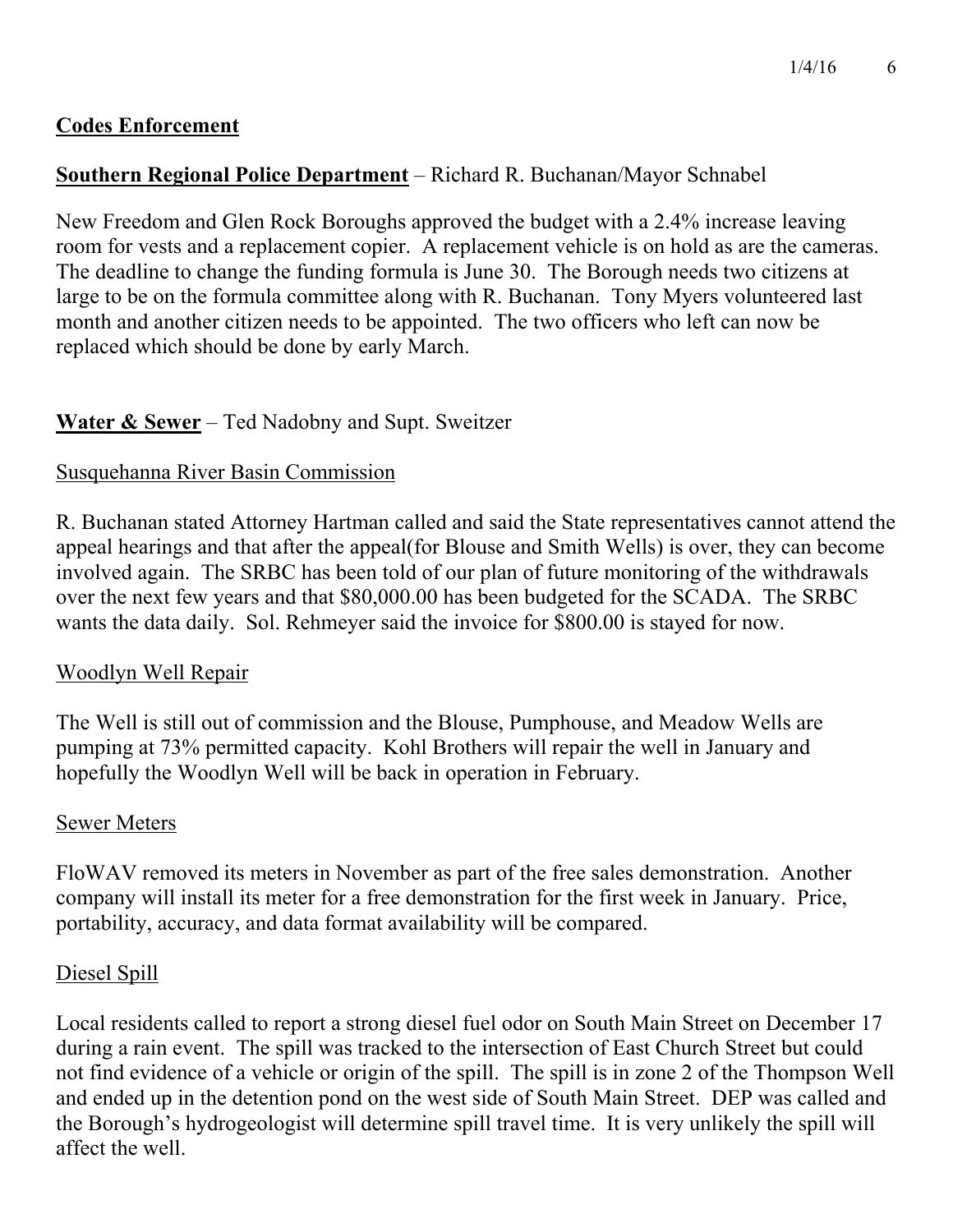(see Unfinished Business for discussion on Deer Creek Pump Station discussed at that time.)

# **SUBDIVISION AND LAND DEVELOPMENT BUSINESS**

# **Public Roads & Lighting** – Michael G. Sharkey

# Covington Drive Traffic Calming

Supt. Sweitzer will contact LTAP and the traffic engineer to study a few streets and traffic calming options.

# Traffic Calming Device

The device that attaches to telephone poles that displays mph a vehicle is traveling costs around \$2,000.00 and can be moved from place to place easily. Since there is no room in the Southern Regional Police Budget for this purchase, the Borough will purchase one for use in the Borough. Stewartstown Borough will be contacted to see if it wants to share the cost and they can use it as well.

M. Sharkey moved that the traffic calming device be purchased at a cost not to exceed \$2,500.00.

S. Walters seconded. The motion carried with all in favor. If other municipalities want to rent the unit, a rental cost will need to be determined.

# North Main Street PennDOT Meeting

The Secretary will set up a meeting regarding the repaving project and Supt. Sweitzer and M. Sharkey will attend.

# Woodland Drive Repaving

The specifications are almost finished and the bids will be opened just before the March meeting. A penalty clause will be included in the specifications.

# Traffic Signal Timing (Main Street and Forrest Avenue)

C. Skoglind noted the timing has not been changed as yet as it is still in the East Forrest Avenue corridor coordination. Eng. Lipinski stated he will contact TRG tomorrow to see if they can expedite the traffic signal permit amendments.

# **Public Lands, Buildings and Finance** – Christopher M. Skoglind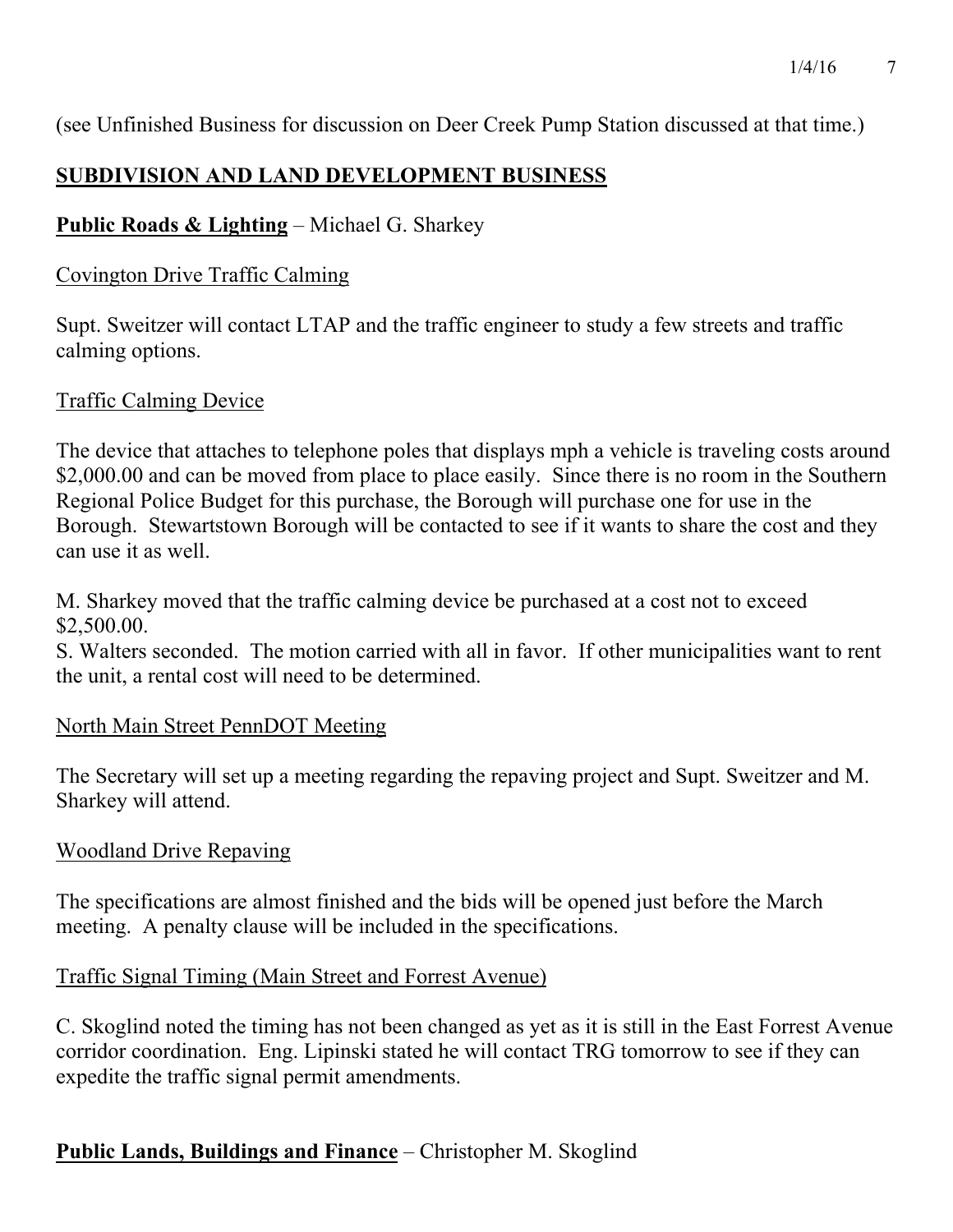C. Skoglind stated he will ask the bookkeeper, Kim Dettinger, to prepare the January financial reports that he usually prepares. He will have the 2015 – 2016 budget to actual to distribute at the February meeting.

# **ENGINEER'S REPORT**

### Southern Farms Phase 2 Sewer Lining

The balance due is \$31,006.00 and the consensus of Council was not to pay the bill until all of the work has been finished. The lining extension was included in the bid specifications.

### Apple Tree Court

The owner received an extension until the February meeting. Eng. Lipinski will issue a bond estimate for the remaining work.

### EDU Transfers and Sewer Study

T. Nadobny would like the second test meter to be installed in the eight inch line which has the more difficult environment to see how it performs. This is the laser ultrasonic equipment.

#### Premier Investments Plan

The plan was conditionally approved but Eng. Lipinski is waiting on the plan revisions.

### Parrish Properties Medical Clinic

The plan was conditionally approved. The Stormwater Operation and Maintenance Agreement needs to be executed and recorded.

#### Sewer and Street Work

Bids will be received in March for the Woodland Drive repaving and in April for the Essex Circle Drive sewer and road work, South Hill Street, Lisburn Avenue, and Cloverdale Avenue water projects.

# **SOLICITOR'S REPORT**

# 13 Tree Hollow Drive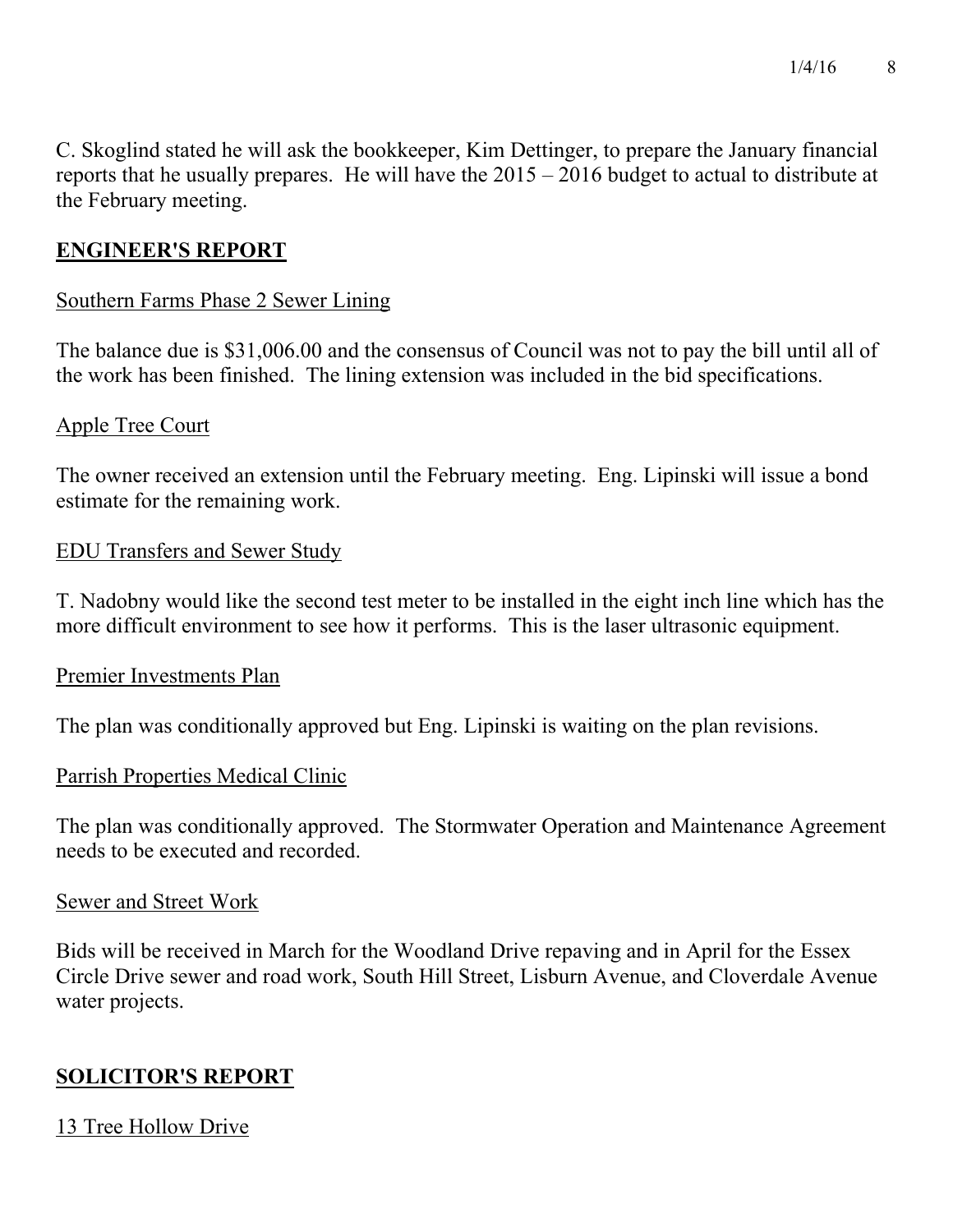The Sheriff's Sale is scheduled for February 8. To date, Sol. Rehmeyer's office has not heard from the mortgage company or its attorney.

### South Penn Code Contract

Since the Borough's insurance carrier would not issue an opinion as far as coverage, Keith was advised that Council could not agree to an Agreement with protections for him and he is looking at options to protect himself further.

### Ordinance Regulating Street Openings

The draft ordinance was included as part of the packet.

### Stewartstown Railroad Fees

The requested information has not been provided by Omega Rail Service.

### National Flood Insurance Resolution

Even though there are no flood plains in the Borough, a resolution will be adopted that will allow residents to participate in flood insurance if they desire.

C. Skoglind moved to adopt Resolution #2016-1referencing the new flood maps. M. Sharkey seconded. The motion carried with all in favor.

### Bid Threshold Limit for 2016

The limit is the same as in 2015: any contract or purchase under \$10,500.00 requires no formal bidding or telephonic quotations. Contracts or purchases greater than \$10,500.00 and less than \$19,400.00 require three telephonic quotations. Anything greater than \$19,400.00 requires formal public bidding.

#### Pension Services and Expenses Agreement

The Principal Group submitted a revised services and expense agreement for signature. Sol. Rehmeyer is reviewing the agreement.

# **Public Safety, Welfare and Personnel** – Fred W. Arbogast

Updated Emergency Operations Plan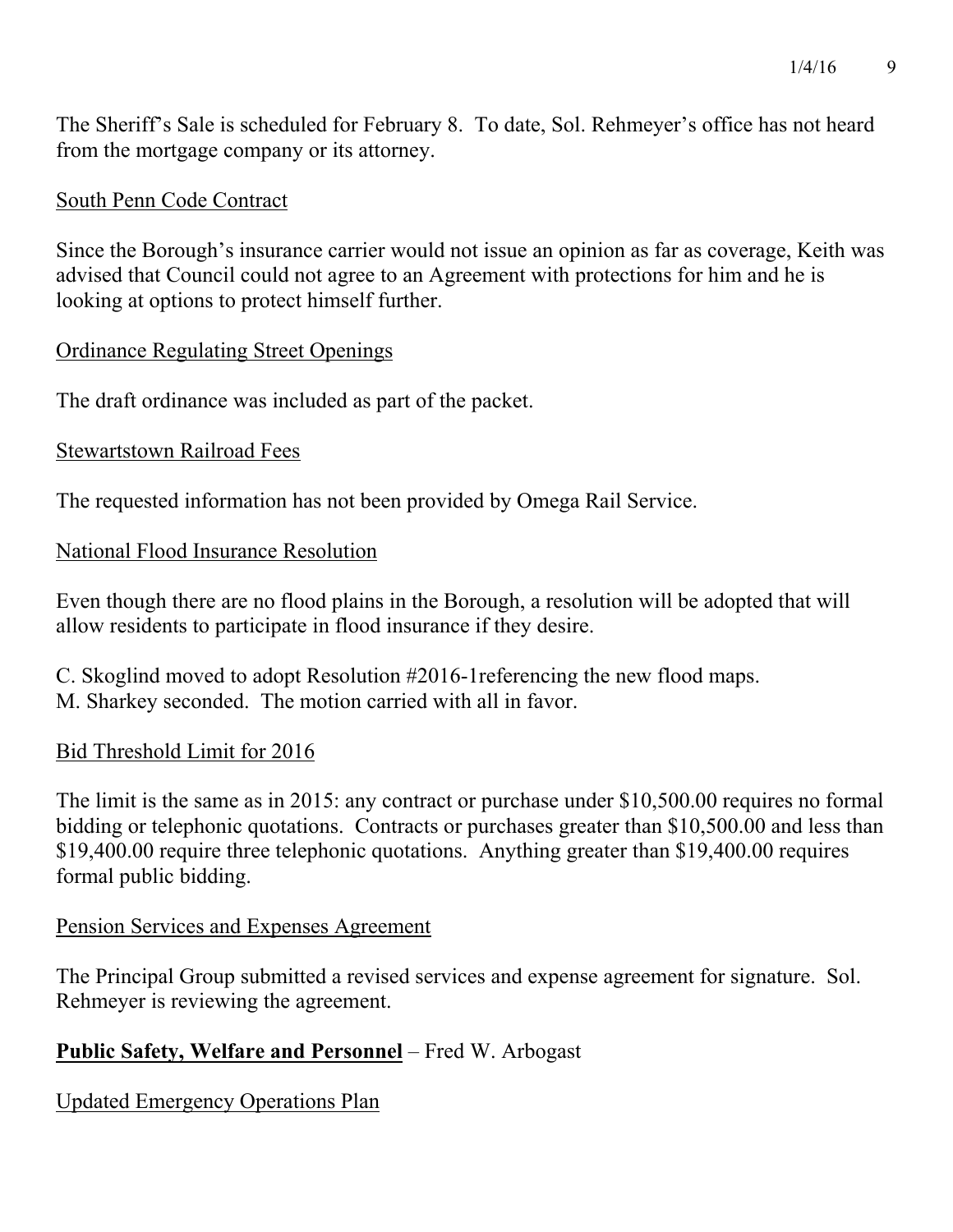S. Walters reported the plan needs to be updated and that PEMA has a cloud-based application that will be used.

# Meeting with PennDOT Exit 4

A representative from PennDOT had called in early December about using the two meeting rooms for an Exit 4 meeting. They had apparently set the meeting to be at the fire hall but cancelled the meeting right before Christmas.

# **Secretary's Report** – Cindy L. Bosley

# **York Adams Tax Bureau** – Michael G. Sharkey

M. Sharkey will attend the quarterly meeting later this month. F. Arbogast will attend also since he is the alternate.

# **Subdivision, Land Development and Zoning** –

# **Planning Commission/Regional Planning Commission** –

### **UNFINISHED BUSINESS**

### Deer Creek Pump Station

The upgrading was put on hold several months ago before the sewer capacity study was started pending that outcome. Since some lines had the sewer flow meter installed for a short time, the project was re-activated in order to allow for more storage and a longer response time.

M. Sharkey moved to authorize the President to sign the DEP permit application. T. Nadobny seconded. The motion carried with all in favor.

# **NEW BUSINESS**

### Fire Company Donation

R. Buchanan asked whether the Borough should intervene on behalf of the fire company regarding the donation Shrewsbury Township gives. The consensus was no, the fire company should approach the Township with support from the Borough.

Issue Control Sheet